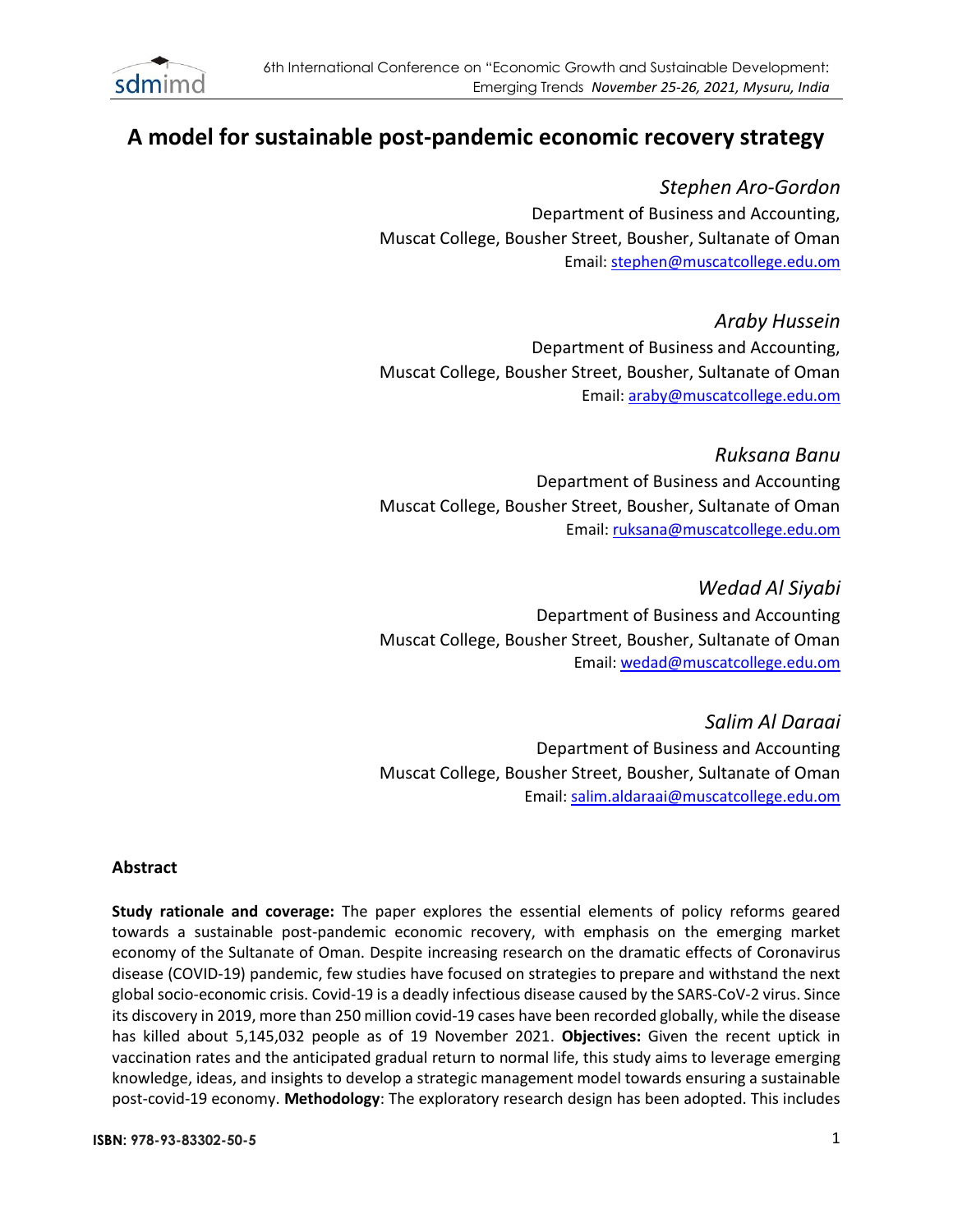

a survey of the concerning literature and analysis of insight-stimulating examples of socio-economic policy reforms that hold high prospects for a better future. The analysis is based on published records and statistics gathered from national and international sources, as well as reports from leading research scholars, universities, and economists. **Results**: The paper provides new evidence of the evolving opportunities and risks associated with a post-pandemic green economy anchored on priority sectors, notably, smart manufacturing, tourism, agriculture/fisheries, logistics, health, education, mining, and renewable energy. Continuous innovation, digital transformation policy, investor-friendly environment, strong local supply chain, coupled with strong, agile, and resilient inclusive economic diversification development plan, are observable emerging key essentials for a sustainable post-pandemic future. **Significance:** The dramatic impact and unforeseen ramifications and disruptions of Covid-19 on global economies are arguably worse than what the world experienced during the last 2007/2008 global financial crisis. The implications for crisis management policy and practices are documented and deserving of further scientific investigation.

*Key words: COVID-19-crisis management, digital technologies, dynamic business environment, strategic management, Oman's Job Security Fund (JSF)*

*JEL Classification: L6, L52, L71, L78*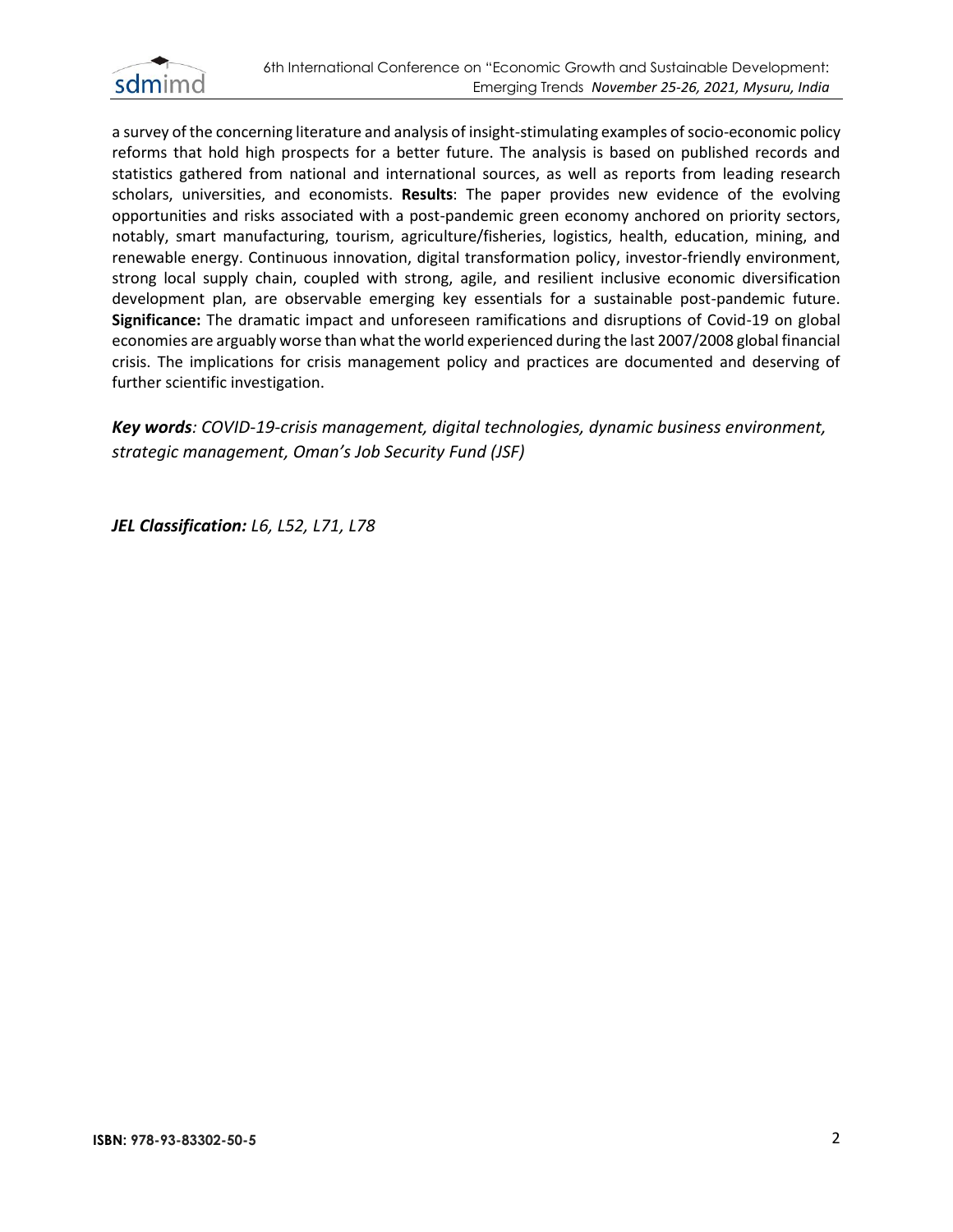

# **I. Introduction**

The COVID-19 pandemic has forced many countries across the world to embrace a wide range of socioeconomic interventions to protect citizens from the disease and its negative effects on their wellbeing. Among the measures taken include lockdowns, health care experts, various apps, and digital services for surveillance, contact tracing, testing and vaccination. Despite the growing body of studies, the (COVID-19) pandemic, very few studies have focused on strategies to prepare and withstand the next global socioeconomic crisis (Meijer and Webster, 2020; Calton *et al*, 2020; James *et al*, 2020; Shu Wei Ting *et al,* 2020; Whitelaw *et al,* 2020). As countries continue to deal with this deadly disease, further research needs to critically examine the essential elements of policy reforms geared towards a sustainable post-pandemic economic recovery, especially in the emerging market economies like Sultanate of Oman pursuing a longterm, sustainable, diversification strategy.

Crises are commonplace, and perhaps seen as predictable surprises (Watkins and Bazerman, 2003). Crises produce unintended impacts; they often from management decisions/indecisions, human errors, oil spills, global financial and sovereign debt crises, climate change storms, earthquakes, and flu, Ebola, and other pandemics seen in global history. While some countries including Oman have begun to lift some of the restrictions, allowing more services to be available to the public in-person, the latest news of further outbreak/wave of the disease in parts of Europe underscore the importance of continuous scientific research into this deadly phenomenon. The concerning question would be: not only how countries manage these crisis moments, but what happens post-COVID? What special management skills to leverage towards ensuring the sustainable physical and socio-economic wellbeing of the citizens, their families, schools, and businesses, now and into the future? What could be the proper role of emerging technologies such as IoT, AI, ML, and robots in management of national cum global crises such as the COVID-19 pandemic? Informed answers to such questions require a robust, collaborative-longitudinal research into systematic measurement and understanding of global pandemic crisis management and strategy effectiveness.

#### *Study Objectives*

This paper was designed to provide the essential elements of policy reforms geared towards a sustainable post-pandemic economic recovery, with emphasis on the Sultanate of Oman. The following are the specific study objectives: (1) to find out the strategic approaches towards a sustainable post COVID-19 pandemic future. and (2) to identify the essential elements of a post pandemic economy.

#### **Significance of the Study**

Researchers have noted the lack of systematic review of how countries across the globe manage through the COVID-19 crisis (Meijer and Webster, 2020). The dramatic impact and unforeseen ramifications and disruptions of Covid-19 on global economies are arguably worse than what the world experienced during the last 2007/2008 global financial crisis. The implications for crisis management science, policy, practices, and education would be valuable for policy makers, leaders, managers, researchers, and advanced level business students across disciplines in economics, international business and strategic management.

The paper is divided into five sections, starting with this introduction. Section II highlights the methodological aspects, while Section III presents a global literature review of related conceptual aspects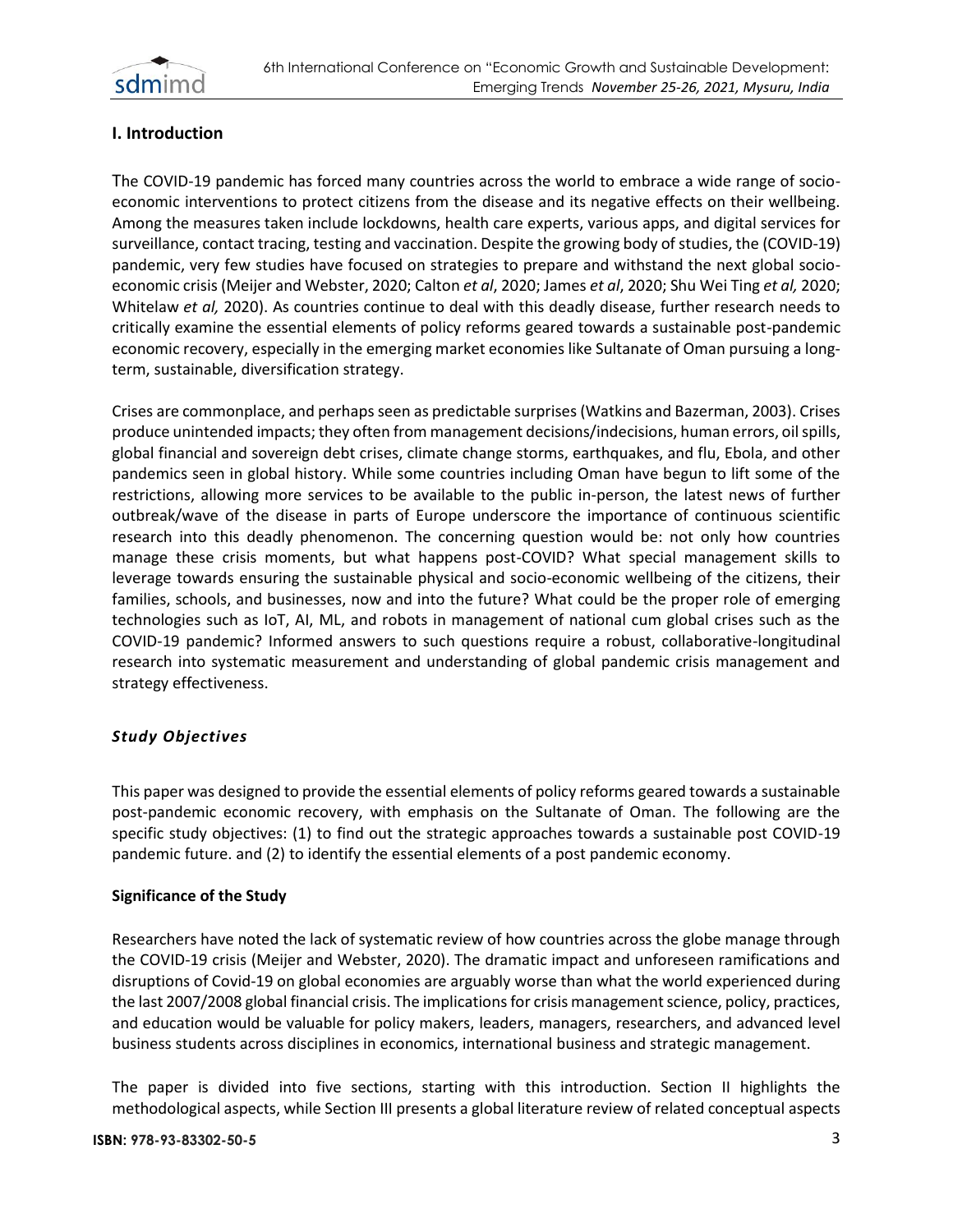

of crisis management in the context of an ongoing pandemic, while Section IV focuses on the essential elements of the Omani model for a sustainable post-pandemic economic recovery strategy. In section V, the paper ends with some concluding remarks and suggestions for future scope of studies.

# **II. Methodology**

The study was designed to evaluate the critical elements of policy reforms directed at ensuring a sustainable post-pandemic economic recovery, leveraging the strategic options that have emerged in the Omani context. Thus, the exploratory research design has been adopted for this present study. The formative study design is justified by the fact that the COVID-19 pandemic is still ongoing, rather complex global phenomenon, hence the need for open-ended observations, considering different aspects, ideas, and insights of such an evolving socio-economic phenomenon (Kothari& Garg, 2014; Creswell, 2003). One major benefit of this methodological approach is the prospects of generating relevant hypotheses from it. To this end, the study has adopted the research protocol included a survey of the concerning literature and analysis of insight-stimulating examples of socio-economic policy reforms that hold high prospects for a better future.

The purpose of the study revolves around an ongoing pandemic, thus justifying the convenient choice of the study area, the Sultanate Oman, where all the researchers involved in the present study have been resident for more than two years. Additionally, Oman is strategically located in the southeastern quarter of the Arabian Peninsula and covers a total land area of 309,500 square kilometers. The country enjoys 3,165 kilometers long stretch of coastline, which, for many years, provide strategic international trade access to many regions around the world.

The data were gathered from relevant published records and statistics gathered from regional and global digital sources, as well as reports from leading research scholars, universities, and economists. While a flexible design might have underpinned this formulative study, deliberate efforts were made to guide against bias and maximise reliability by ensuring diversity of authorship and a good mix of multiple local and independent global data sources.

#### **III. Towards a sustainable post-pandemic economic recovery strategy – A literature review**

#### **3.1 Dimensions of crisis management.**

Crises such as the 2007/2008 global financial crisis or the latest COVID-19 global pandemic, are typically overwhelming and destabilising periods of anxiety and stress for the impacted nations, individuals, communities, and organisations (Ajayi, 2009; Hindle, 2008). In the words associated with "The Crisis", the darkest years of the American Revolutionary cause (December 1776-April 1783), "these are the times that try men's souls". (The New Encyclopedia Britannica, 1974, p. 244) From a review of the economics and general management literature (Kharbanda and Stallworthy, 1985; Drucker, 2004), we have the following reflections, among others:

• *Corrective crisis* - Crises can in fact be good for us, in that they keep us keener on searching for solutions, achieve better priorities and live more focused/disciplined lives.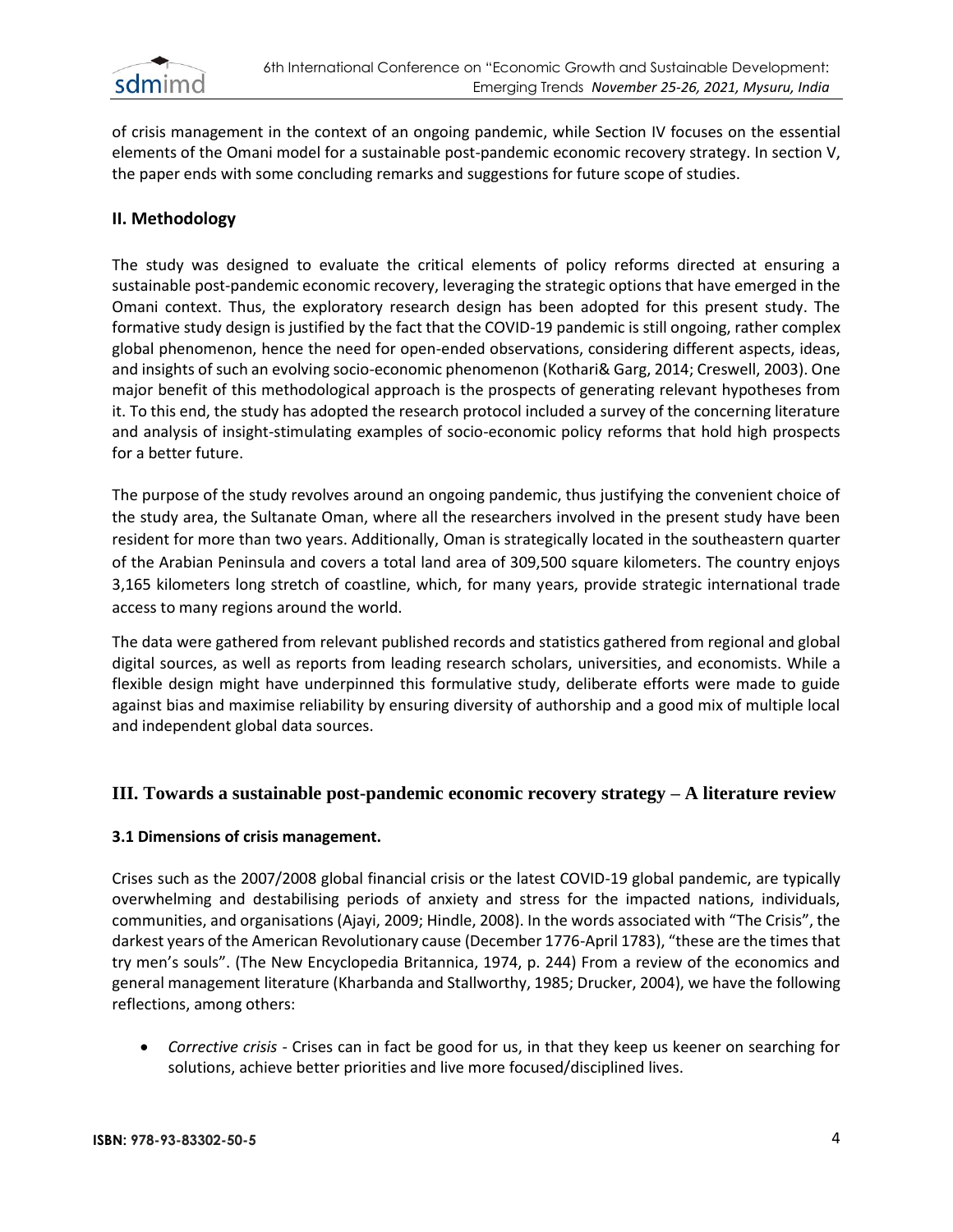

- *Innovative crisis* Crises often lead to new discoveries and knowledge of how to do things better
- *Recurring/repeated crisis* If care is not taken, efforts to resolve one crisis often generate further crisis.
- *Man-made crisis* –– mismanagement of the economy, the Great Depression of the 1930s, market failure, unfavourable weather conditions, wars, etc.
- *Natural disasters/societal crises* incidents of drought or pests' invasion, earthquakes, volcanic eruptions, hurricane, floods, rainstorm, landslides, climate change, youth restiveness, unemployment issues, etc.
- *Organisational/political crises* bankruptcy, regulatory sanctions/fines, weak corporate governance, reckless spending, inappropriate leadership style, power struggles, poor recordkeeping, emergence of disruptive technologies, competition, collapse of buildings, etc.
- *Individual crises* family/matrimonial disputes, job losses/business failure, self-mismanagement, conflict management issues, failure to observe official rules and regulations, etc.

As shown in Fig. 1, economic agents, firms, households, and governments operate in a continuously changing, complex environment where a variety of forces, factors, conditions, or events (such as COVID-19 pandemic) could cause them to change their behaviours/characters policies, shapes, products, and services. Among the core sources of potential 'crises' are health, leadership and management changes, and emergence of new technologies, among others. Any of these forces or events would be a potential source of 'crisis", an intense difficulty or challenge that may stretch or exceed your current coping resources or mechanism.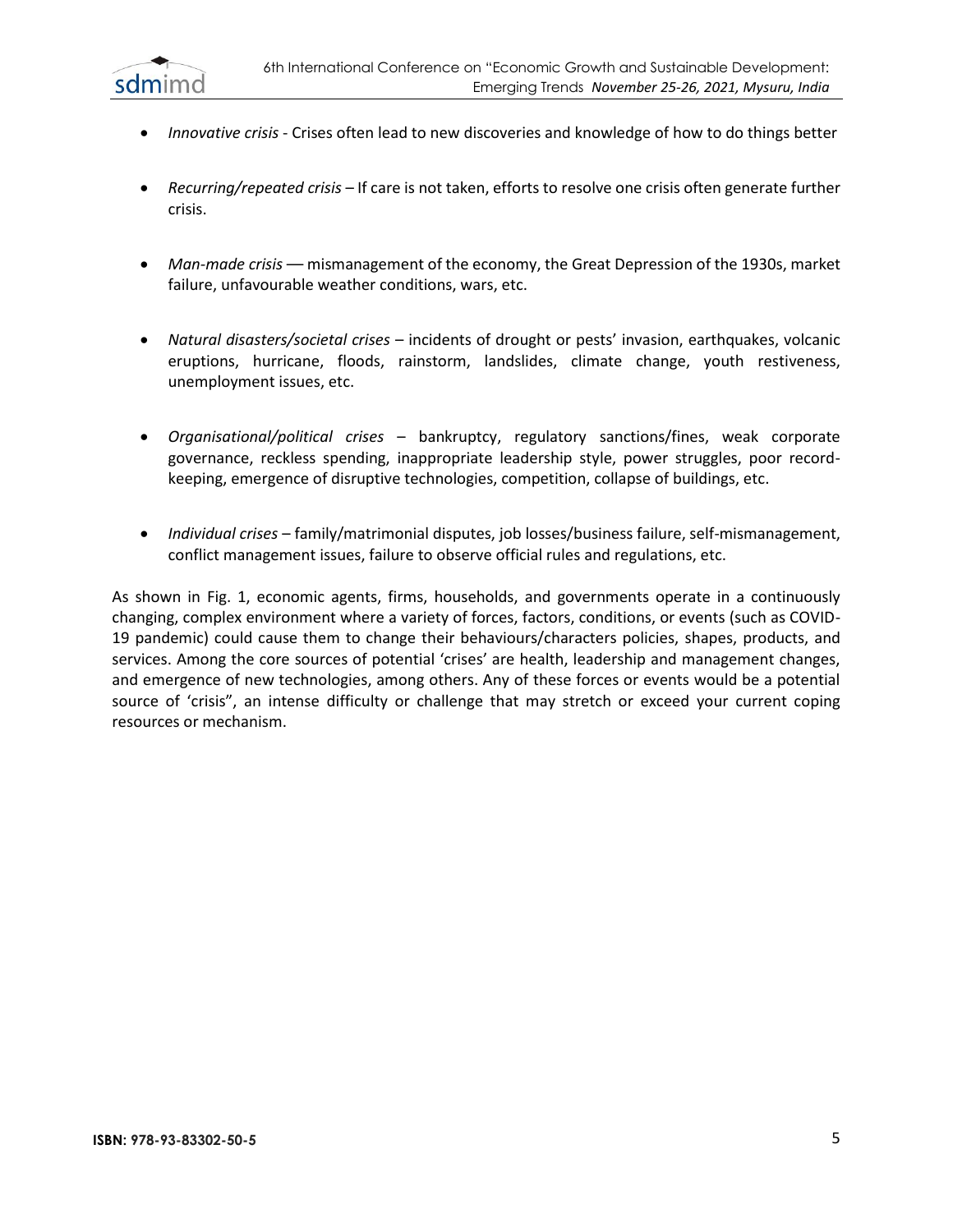



#### **Fig. 1: The context of pandemic crisis management: A model of dynamic business environment**

Source: Adapted from Needle (2004)

#### **3.2 Pandemic crisis and leadership effectiveness**

Responsible leaders plan, but it is often difficult to be concerned about the next crisis while you are still dealing with the current ones (Rose, 2020). As a former US Federal Reserve chair and professor of economics remarks in the author's note of his memoir recounting the arguably the worst financial crisis and economic slump in America since the Great depression, "in all crises, there are those who act and those who fear to act" (Bernanke, 2015). An emerging array of research points to the "areas for action," as in evolving opportunities and challenges associated with a post-pandemic greener economy anchored on priority sectors, notably, smart manufacturing, tourism, agriculture/fisheries, logistics, health, education, mining, and renewable energy. Continuous innovation, digital transformation policy, technology-oriented human resource development (THRD), investor-friendly environment, strong local supply chain, coupled with strong, agile, and resilient inclusive economic diversification development plan are some of the key essentials for a sustainable post-pandemic future.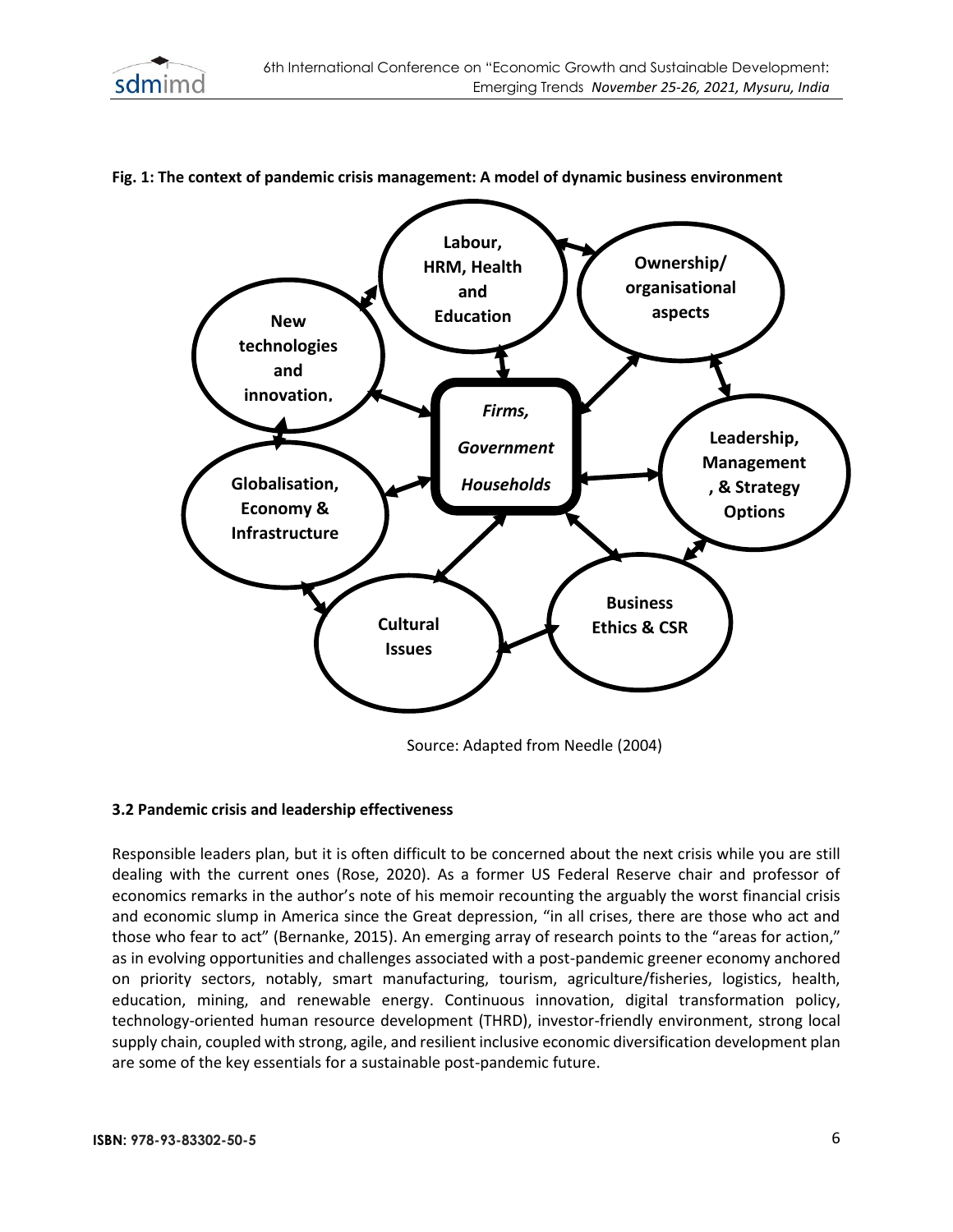

Through planning, creativity and decisiveness, an economic collapse of unimaginable scale is not only preventable, but a carefully crafted policy response can also yield creative series of programmes that would help to revive an economy and become the model for other countries (Bernanke, 2015). **Fig.2: Coronavirus: Countries Case Distribution – Oman in global context**



Source: **<https://www.worldometers.info/coronavirus/worldwide-graphs/#case-distribution>** 19 November 2021.

Fig. 2 above shows the distribution of COVID-19 cases in selected countries across the globe including the Sultanate of Oman. It is shown that the USA has the highest number of cases at 18.87% of its population. Oman, with a population of 5,106, 626 has recorded 304, 466 corona cases as of 19 November 2021, with 5.96% case distribution, and 4,113 deaths. This raises the question about what might Oman be doing better in the management of the crisis than the more populous countries of USA, India, and Brazil? Still, notwithstanding the relatively low rates reflected for other countries, it is noteworthy of the dynamism of the novel pandemic that, as this article was being completed on 19 November 2021, there are news of a fourth wave of COVID-19 hitting parts of Europe including Russia, Bulgaria, and Romania, and Germany with as high as 65,371 daily cases recorded. [https://www.bbc.com/news/live/world-59329996]

In sum, leaders in moments of crisis management need to understand that public opinion is pliable; initially unpopular changes genuinely directed at the social good can gain support over time Such moments need evidence-based, analytic, science-guided leadership. There are emerging psychological tools that effective leaders can deploy to nudge people toward good choices and away from bad choices, while acknowledging public fears (Weber, 2020).

#### **3.3 Are the future "crises" already here?**

Scoblic and Tetlock (2020) suggests that every policy is a prediction. They argue that to be helpful, any vision of the future must be connected to the present through imaginative scenario planning and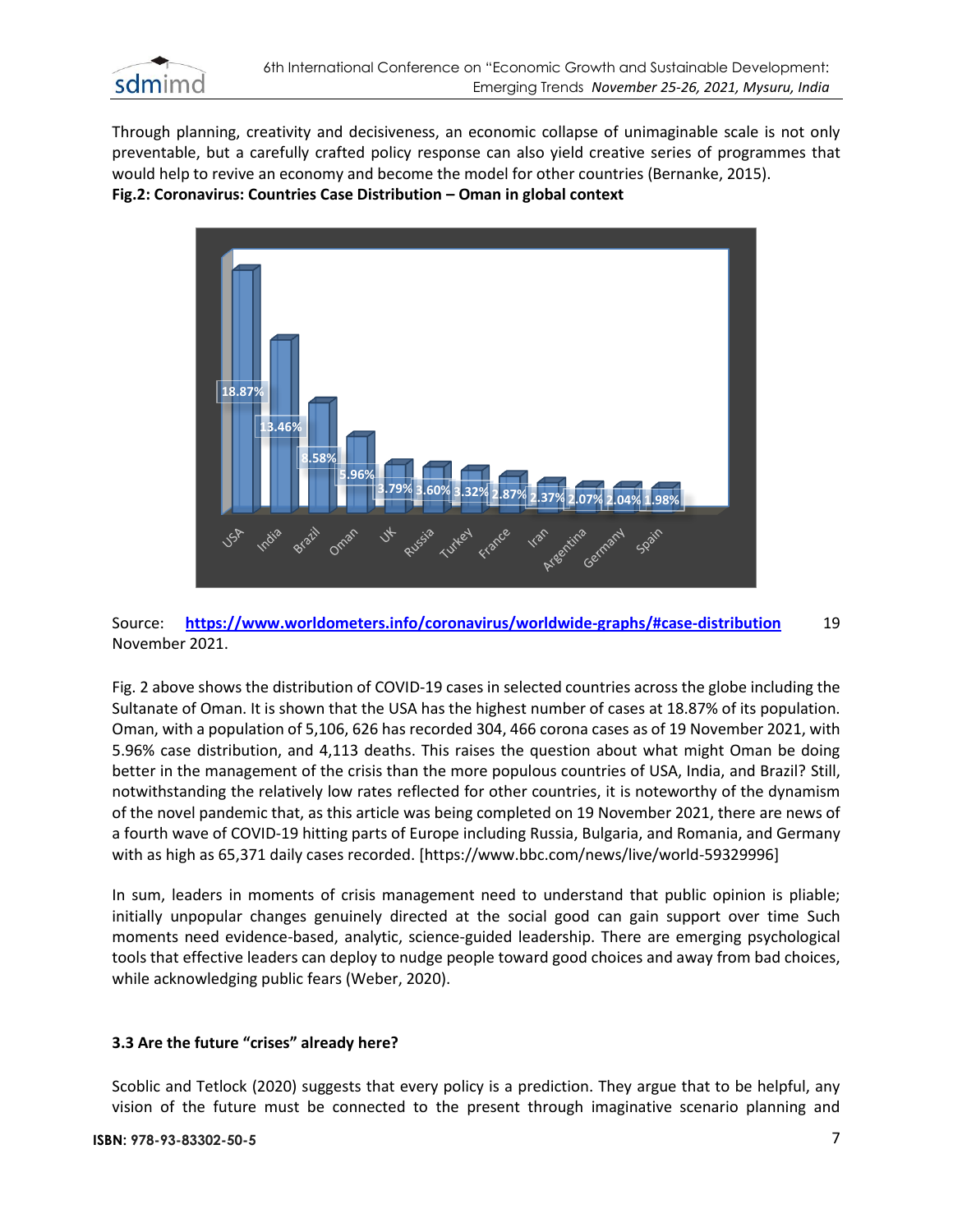

probabilistic, calculative forecasting. A clear forecast of the future in the long-term can be distilled into actionable short-term steps which are in turn linked to the long-term goals of any nation or organisation. There are emerging operations research (OR) decision-making tools with capacities to reduce "uncertainty" to "certainty".

In the same vein, Webber (2020) asserts that we are living in a time of crisis, as such, why do we fail to foresee and contain such crises as COVID-19, cyberattacks, terrorist attacks, existential threat of climate change, inequality, systemic racism, and obesity. He argues that in any given crisis the right response is often clear, e.g., wear a mask, burn less fossil fuel, do regular exercise, redistribute income, etc. It is easier to retreat to the familiar comfort of the status quo than to create solutions (perhaps temporarily uncomfortable changes) that make everyone better off.

According to Watson (2012), the future is shaped by our present choices and actions. In this regard, foreign affairs research and other literature (Schaake, 2020; Smith and Browne, 2019; Watson, 2012; Oppenheimer, 2020; Layne, 2020; Scharre, 2019) extensively documents a broad range of 'future' global crises, notably: the lawless realm of cyberattacks and drone warfare, climate change, the return of (US-China) great power war, rapid automation intensifying economic turmoil, "killer apps", smart cities, IoT, AI, remote monitoring, medical data mining, mobile radiation, brain-machine interfaces, space tourism, nuclear terrorism, among others.

## **3.4 Strengths and opportunities of COVID-19 pandemic management strategies**

- i. Strengthening of eGovernment systems across the globe. Barring data privacy concerns, there are prospects for emerging smart cities/urban governance with investments in long-term, real-time machine learning-based data capturing systems and infrastructure.
- ii. Opportunities for continuous innovation, improvements, upgrades to close the gaps between what digital technological solutions promise to deliver and what it often actually delivers. Relatedly, the financial ecosystem needs to shift speedily from "the rot in the system" (Mazzucato, 2020, p. 51) towards value-creating, "non-financial" production, infrastructure and innovation or risk lost opportunities to disruptive, smarter *real* service providers.
- iii. For several years pre-COVID-19 pandemic, citizens had to visit government offices to access public services. The pandemic has pushed many governments to improve existing or create new online services/portals for their citizens not only for medical assistance but for a host of other socio-economic assistance and support services.
- iv. Accelerated development and delivery of online telemedicine solutions as evidenced in Ireland and Singapore (Meijer and Webster, 2020; Calton and Fratkin, 2020).
- v. The increasing reliance of governments on the technological expertise of commercial suppliers of ICT-based solutions. There are reports of firms and civil society organisations working together to provide free digital services such as e-learning/reading and smart working, remote verification of notaries, automated sick-leave letters, etc. (Meijer and Webster, 2020).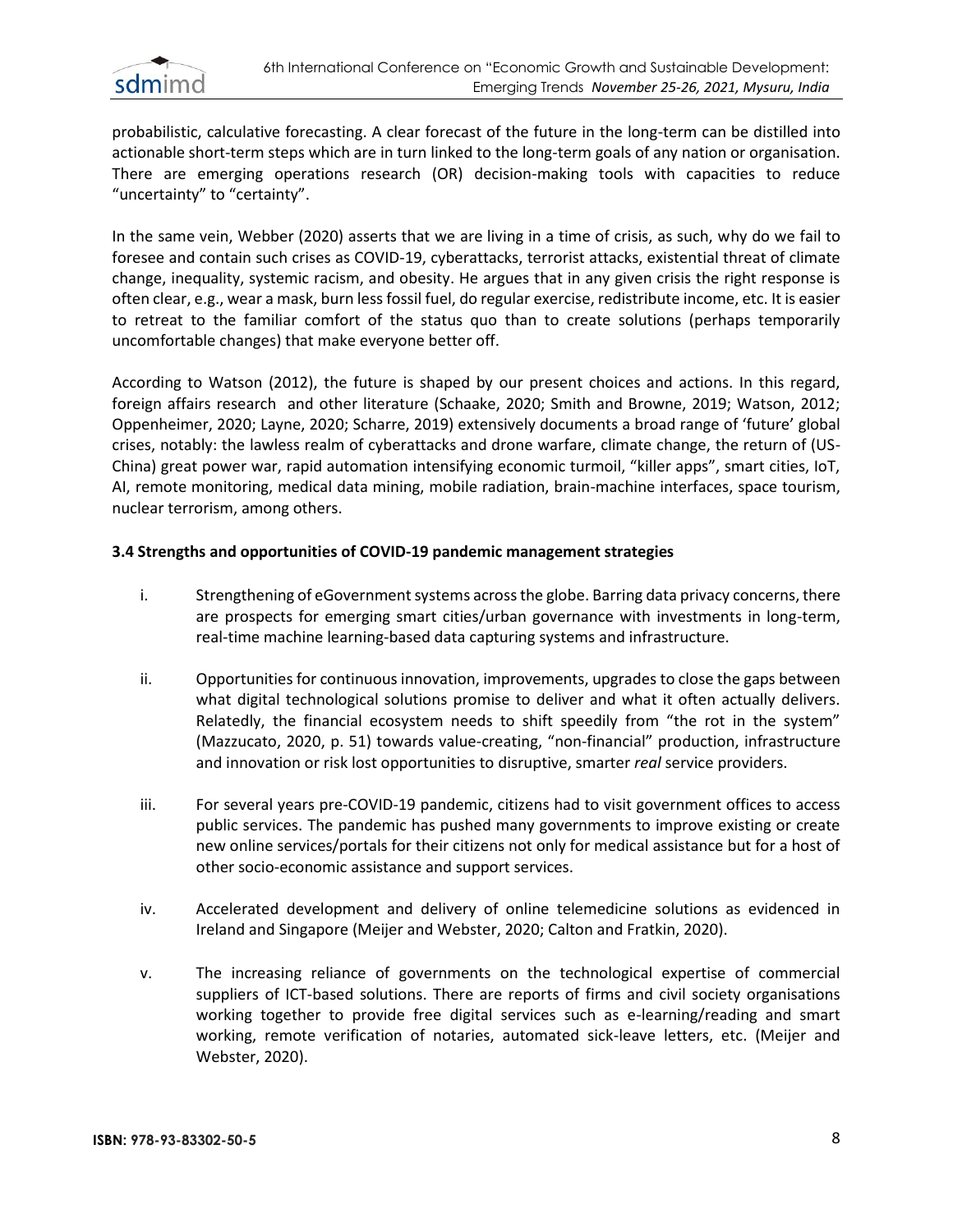

In the emerging post-COVID environment, it is imperative to leverage a network of distributed computers in different locations with appropriate algorithms that can guarantee secured and traceable data. In this regard, Shu Wei Ting et al (2020) highlight how emerging digital technologies including the blockchain technology, internet of things (IoT) coupled with the 5G telecommunication networks, big-data analytics, artificial intelligence (AI), and blockchain technology have been deployed in in hospitals and clinics to remediate COVID-19 effects. These highly interconnected digital ecosystem facilitates real-time data collection at massive scale, which, when integrated with AI and deep learning systems could help us to better understand healthcare trends, model risk associations and predict critical outcomes.

Whitelaw et al (2020) postulate six domains where digital technologies can be used to ensure pandemic preparedness and response; these are: (i) contact tracing, (ii) Quarantine and self-isolation, (iii) Screening for infection, (iv) Clinical management, (v) Planning and tracking, and (vi) Medical supplies. The researchers also observe that the countries that have maintained relatively low COVID-19 per-capita mortality rates appear to have two broad strategies, notably:

- i. early surveillance, testing, contact tracing, and strict quarantine, and healthcare, and
- ii. the scale of coordination and data management required for effective implementation of these strategies relied on adopting digital technology and integrating it into policy and health care.

However, it may not be enough to have health digital health technology (DHT), such digitization technology needs to be integrated into government-coordinated containment and mitigation processes. The omission of national government-integration/coordination strategy was reported to have made the difference between South Korea that incurred only 0.5 COVID-19 deaths per 100 000 people, and the USA, with three times as many intensive care unit beds per 100000 people and ranked number one in pandemic preparedness pre-COVID-19 pandemic, has sustained ten times as many deaths per capita (Whitelaw et al (2020)

#### **3.5 Risks, threats and weakness of new digital technologies and the pandemic crisis management**

While many governments have developed various apps in collaboration with private developers, (whether centralized database as in China, Australia, Singapore, Turkey, decentralized approach as in Canada, Japan, Brazil, South Korea, UK and US or commercial type as in Kenya) some recent studies (Meijer and Webster,2020; Whitelaw et al, 2020) have noted the following areas of concerns:

- i. The COVID-19 pandemic exposed the weaknesses of many countries' information infrastructure evidenced by lack of high-quality, trusted, and real-time monitoring system to track and predict the spread of the disease, non-interoperability issues, e.g., police-health databases. Often, self-centred political, institutional, and inter-agency rivalry issues hamper the existence of strong nationally oriented MIS (management information system) needed for a robust crisis management.
- ii. AI (artificial intelligence) and digital solutions generally have their positives increase economic growth, help diagnose and cure diseases, reduce automobile accidents, etc., but facing up to their risks are also imperative (Scharre, 2019). Examples of documented digital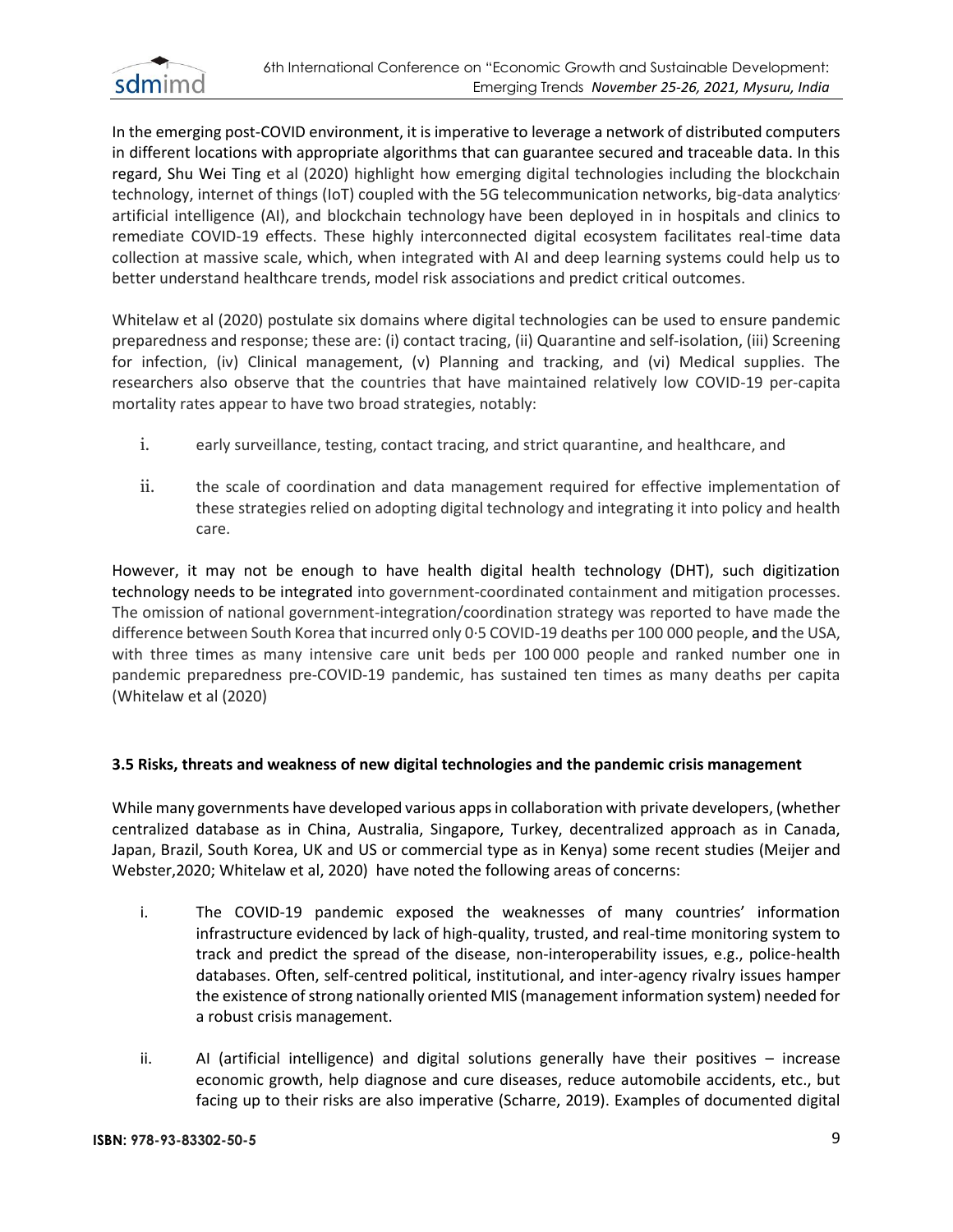

solutions include smart phones apps, dashboards, speaking drones, e-government platforms, among others. The emerging concerns about these digital solutions during the COVID-19 pandemic crisis include ethical/data privacy, data accuracy (e.g., false coronavirus positives), digital divides, among others.

- iii. Amplification of socio-economic and healthcare inequality e.g., Europe has 82% internet usage vs. 28% in Africa, Brazil had 50 million people that had no access to the Internet yet were eligible for certain grants and benefits.
- iv. Government-implemented surveillance and control raising fears about privacy and civil liberties, distrust of the accuracy of the data presented, data sharing and data protection concerns, unclear data responsibilities; for example, in some countries like the US, there is no single trusted source of information (Meijer & Webster, 2020). And some still embrace a theory that the coronavirus was the intentional product of a Chinese lab rather than the scientific consensus that the virus emerged from bats (Weber, 2020).
- v. Limited knowledge of English in which guidelines and information are communicated on many portals would not help citizens living far away in the remote parts of Asia, Africa, and Latin America.

# **IV. Managing the socio-economic aftermath of COVID-19 pandemic– The Omani context**

#### **4.1 Smart industrialization and Sustainable Development Goal (SDG) number 9**

Manufacturing has become a key driver of the Omani economy, an oil-based Gulf Cooperation Council (GCC) emerging market. In the context of the present paper, Oman has considerable potentialities to develop the sector around pharmaceuticals, medical instruments, and fragrances for the global markets. Oman is the legendary home of the frankincense trees. Informed by the anticipated shifts in population and geography of markets, and recognition of the critical roles of people and new technologies, the Sultanate has crafted a manufacturing strategy 2040 in collaboration with UNIDO (United Nations Industrial Development Organisation) (Ministry of Commerce, Industry, and Investment Promotion (MoCIIP), 2019). The strategy aims to ensure the achievement of a modern and technologically advanced manufacturing base. The specific objectives include:

- i. Diversification to diversify the country's manufacturing into technology and technologydriven activities.
- ii. *People* to develop unique products focused on improving the health and welfare of people. Oman ranked No 1 in Asia and Middle East on the Numbeo's 2021 Quality of Life index and No. 10 worldwide for safety and security.
- iii. *Market development*  to expand Omani industry into regional and new markets.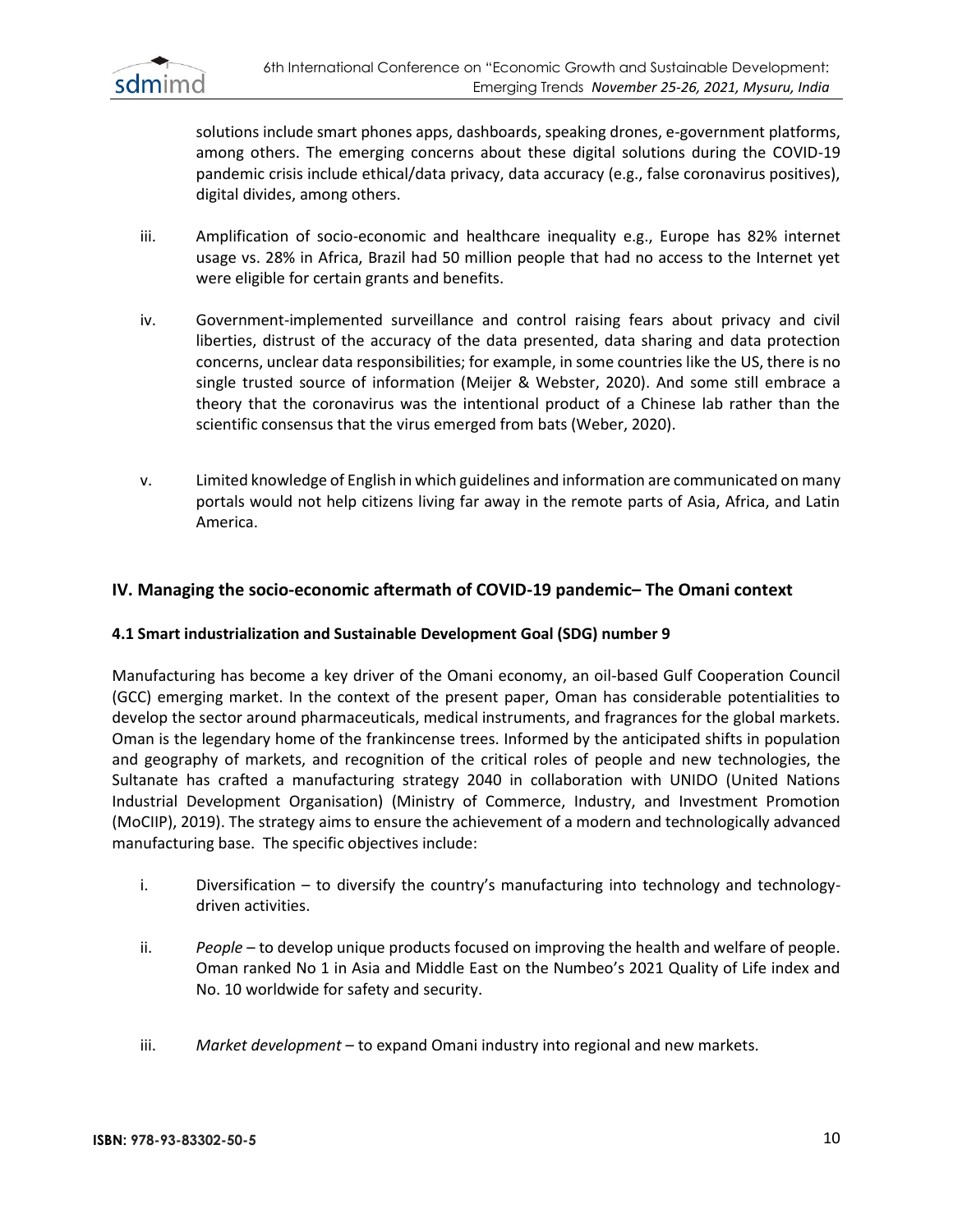

- iv. *New technologies* to upgrade the country's manufacturing to 'state of the art' technologies, and constantly adapting to the changing needs of the global market
- v. *Integrated Innovation culture (IIC)* to create an industrial innovation culture, building resilient digital capabilities as they were operationalized at the height of the COVID-19 pandemic crisis– embracing agile strategies with continuous search for the latest digital technologies or finding new ways to reach out and service customers better; integrated innovation conceived in terms of product innovation, institutional innovation, and process innovation.

It is noteworthy that the country's manufacturing sector's strategy converges with SDG number 9 ("industry, innovation and infrastructure") of the global SDGs, as well as the 2040 education strategy and 2050 health strategy, while also building on Oman's logistics strategy 2040 and tourism strategy for citizens' wellbeing. Evidently, the country realizes that extensive measures in technology, research, and skills along with clear-headed strategy are crucial elements to achieving sustainable industrialization (MoCIIP, 2019, p. 11). A notable example of this is the Sohar port and economic free zone strategically positioned as a fast-growing industrial logistics and manufacturing hub, providing deep-sea port, airport, and planned railway network. The country is ranked the 6<sup>th</sup> most efficient port out of 351 other ports in the world handling container vessels (Al Yousef, 2021).

## **4.2. People-centred national strategic management – The Omani context**

The management of the economic aftermath of COVID-19 is not just focused on protecting people's health but seizing on the opportunity to develop new policies and initiatives that safeguard livelihoods and help businesses pull through the pandemic sustainably (Al Yousef, 2021). Some of best-known measures in the Omani context include:

- i. *Change management* Embracing change and rising to the challenges of a rapidly changing global business environment by developing measures to support post-COVID-19 recovery and boosting Oman's competitors. This includes the development of pro-enterprise economy, productive, hi-tech, prosperous, globally competitive, and sustainable.
- ii. *Strategic development* The Oman's Vision 2040, the Sultanate's long-term, knowledge-based economic and geographical diversification strategy., including a resolute commitment to improving the country's business appeal, competitiveness, and ease of doing business initiatives.
- iii. *ICV supply chain -* Oman's Economic Stimulus Plan (ESP), MTFP (medium term fiscal plan) 2020-24, and 10<sup>th</sup> Five-Year Development Plan 2021-25, including a commitment to dealing with unfair business practices, ensuring safety, efficiency, green awareness and sustaining ICV (in-country value) through strong local supply chain embedded in Oman's logistics strategy 2040. This is especially crucial for the retail, hospitality, and leisure sectors whose supply chain fragility was exposed worldwide during the Coronavirus pandemic.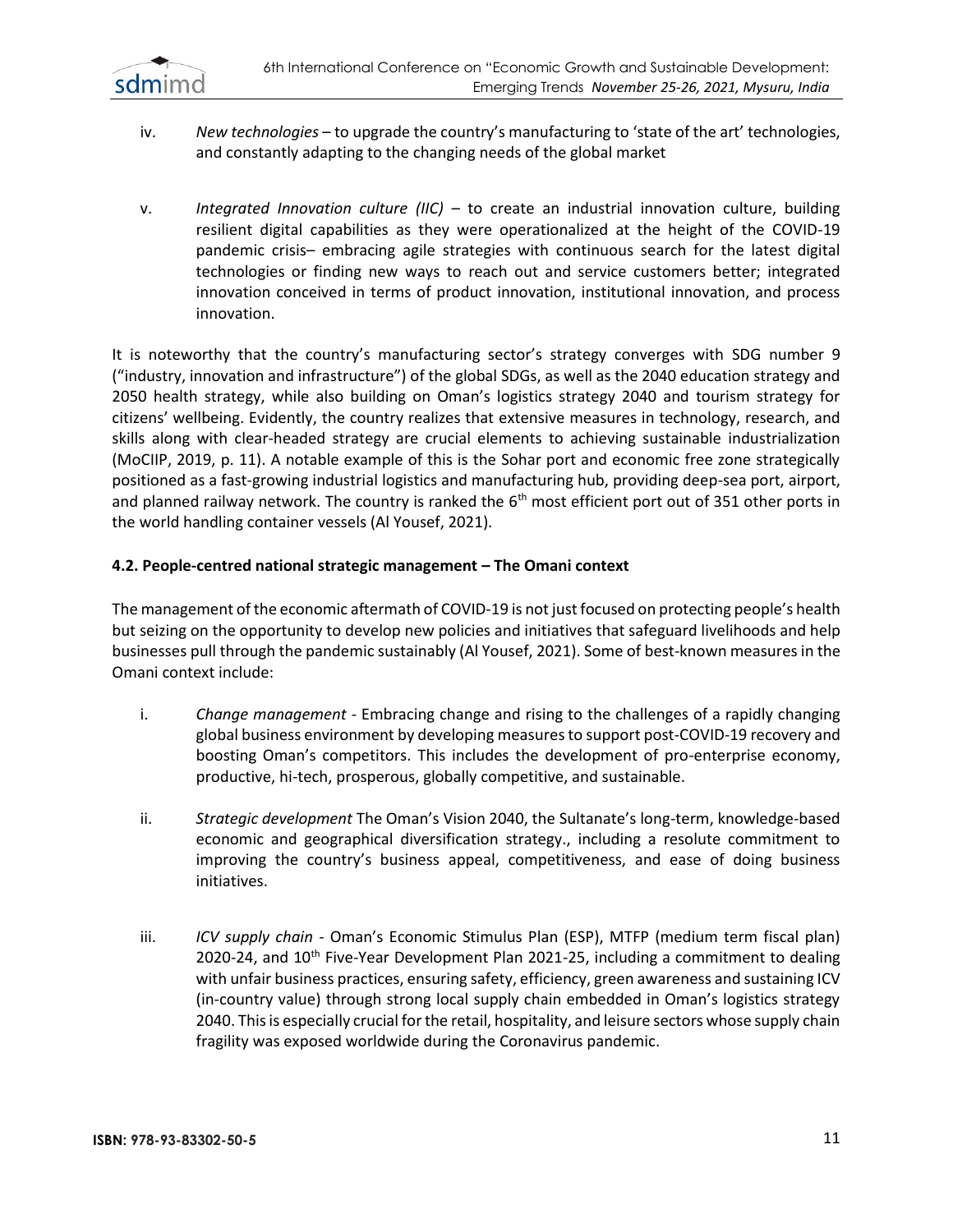

iv. *Socially relevant innovation (SRI)* - Policy reforms, fiscal changes geared towards socially relevant innovation and sustainability such as Omanisation, skills training and development, and digitization of human resources management (HRM) exemplified by Job Security Fund (JSF).

#### **4.3. Strategic application of the Public-Private Partnership (PPP) initiatives – Omani examples**

The COVID-19 pandemic has made governments across the globe to realise how important it is to collaborate with the private sector in several critical dimensions of crisis management, notably, management of information, publishing guidance to the citizens, closely monitoring citizens in the public space to avoid worsening the crisis, and crafting further innovative responses as in Coronavirus dashboards, apps, etc. (Meijer and Webster, 2020). Oman maintains strong Public-Private Partnership (PPP) system that embraces forward-looking collaborative, inclusive problem-solvers. Appendix 1 included at the end of this paper displays evidence of selected PPP initiatives and measures taken to aid post COVID-19 economic recovery. Some of the notable public sector strategy implementation stakeholders include Oman Vision 2040, Ministry of Commerce, Industry, and Investment Promotion (MoCIIP), Oman Investment Authority (OIA), OMRAN, Oman Ministry of Tourism, Oman Convention and Exhibition Centre, SME Development Authority, and Oman Chamber of Commerce, among others.

It can be deduced from all the preceding review in this paper, that strong, decisive forward-thinking, people-centred leadership coupled with clear-headed approach to ensuring sustainable economic efficiency (e.g., putting public finance/expenditure on sustainable path), reducing bureaucracy supported by digital technologies and increasing non-oil exports and creating attractive business environment attractive to foreign investments, all form the essential pillars for Omani post-COVID-19 economic recovery strategy.

#### **V. Conclusion and Implications**

This paper attempted to provide the essential elements of strategies for ensuring a sustainable post-COVID-19 pandemic economic recovery, drawing from an overview of the emerging market economy of the Sultanate of Oman. The study was motivated by the sparse academic research on focused on national/regional strategies to prepare and withstand the next global socio-economic crisis. In general, this paper has gone some way to validating the extant research on the emerging socioeconomics of COVID-19 pandemic crisis (Meijer and Webster, 2020; Calton *et al*, 2020; James *et al*, 2020; Shu Wei Ting *et al,* 2020; Whitelaw *et al,* 2020), by providing further evidence of the evolving opportunities and risks associated with a post-pandemic future of which new communication and information technologies would likely continue to be a major driver.

One conclusion is that governments must look to the long-term – governments and leadership at every level need to ensure the creation of investor-friendly environment including strong local supply chain, coupled with strong, agile, and resilient inclusive economic diversification development plan, as key essentials for a sustainable post-pandemic future.

The second conclusion is the need to be well prepared in advance. In this regard, successful economies of the future will be those that prepare adequately for a greener economy anchored on smart manufacturing, tourism, agriculture/fisheries, logistics, health, education, mining, and renewable energy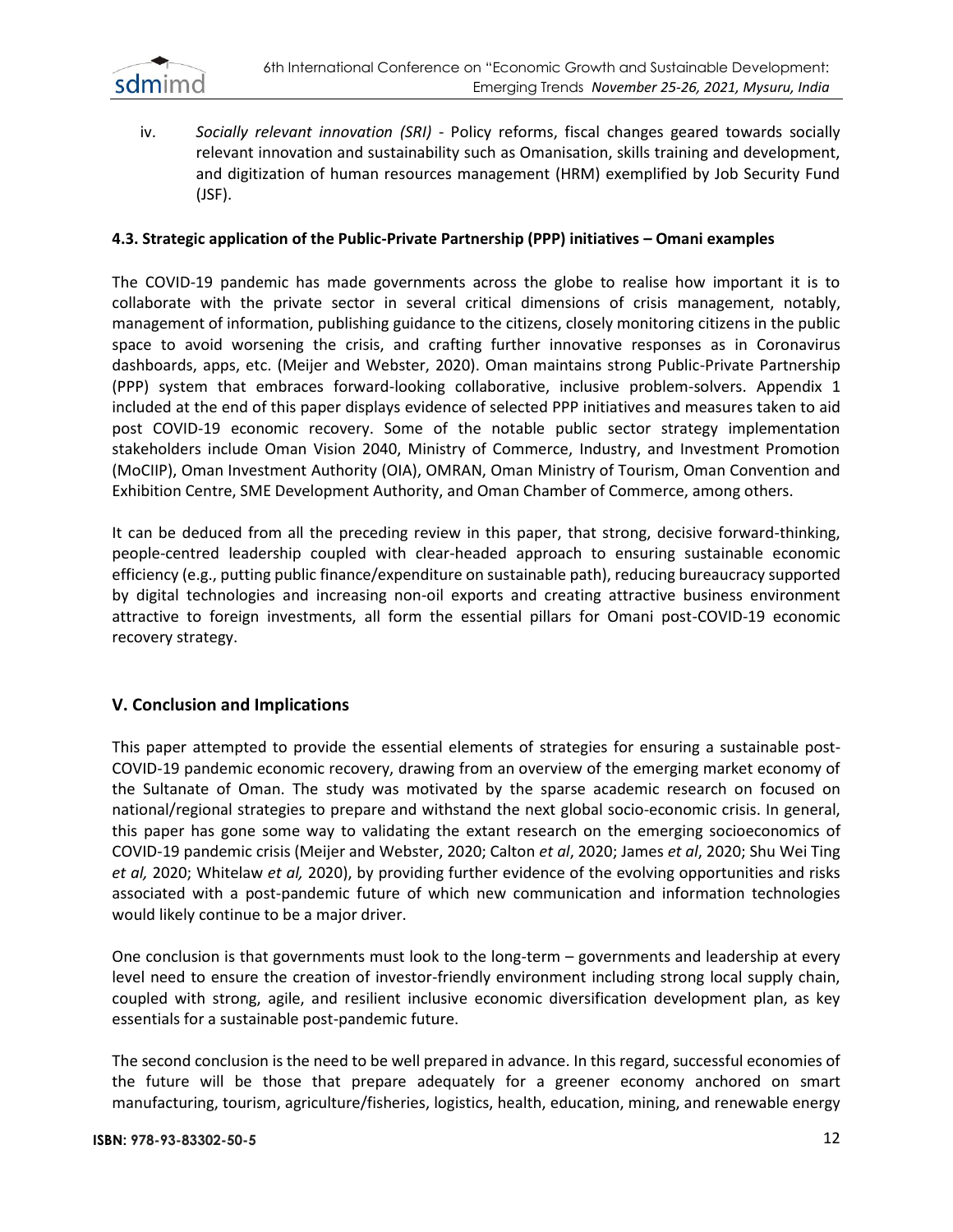

to ensure sustainability. Management scholars and professionals familiar with the principles of crisis management will understand the overarching value of developing effective communication strategies for good crisis management (Register and Larkin, 2002; Watkins and Bazerman, 2003). Thus, the corollary implication from this study, underscored by several emerging studies (Calton *et al*, 2020; James *et al*, 2020; Shu Wei Ting *et al,* 2020; Whitelaw *et al,* 2020) is the imperative for developing forward-looking policies that emphasises continuous innovation, embracing change and new technologies while keeping close eyes on the associated risks and privacy concerns, as identified in this paper and previous studies, notably Meijer and Webster (2020). Following the recent Conference of Parties (COP) 26 global agreement in Glasgow, crisis management strategies that prioritise the protection of people, infrastructure ecosystems and society become even more imperative than ever before.

In sum, crises are commonplace and predictable surprises (Watkins and Bazerman, 2003). Times of crisis are moments that require special management skills to leverage existing national and international resources, competencies, strengths and opportunities, as demonstrated in the Omani context But such moments as many countries still find themselves in the COVID-19 conundrum today, also require continuous research, review, and development of robust, trusted, evidence-based approaches to confronting potential and real weaknesses and threats to the sustainable physical and socio-economic wellbeing of the citizens, their families, schools, and businesses.

#### **Scope for further study**

The nature of the COVID-19 pandemic makes the urgency of knowledge dissemination an imperative academic engagement. This is important to produce evidence-based policies and strategies for dealing with similar future crises. Yet, the present contribution is an explorative review that requires further studies to validate and extend its findings. Three research areas are apposite:

- (i) In the light of the emerging Post-COVID-19 pandemic realities, future studies may include rethinking the scope of crisis management practice, education, training, and curriculum development.
- (ii) More robust, longitudinal research may be considered to enhance knowledge of the relationship between global pandemic crisis management and national economic management strategy effectiveness.
- (iii) Further empirical investigations, expert reports, causality studies and evidence-based commentaries are needed on how to close the societal inequalities gaps opened by the emerging technologies such as IoT, AI, ML, and robots.

#### **Endnotes**

Funding: This study has received no specific financial support.

Competing interests: The authors declare that there are no conflicts of interests regarding the publication of this paper.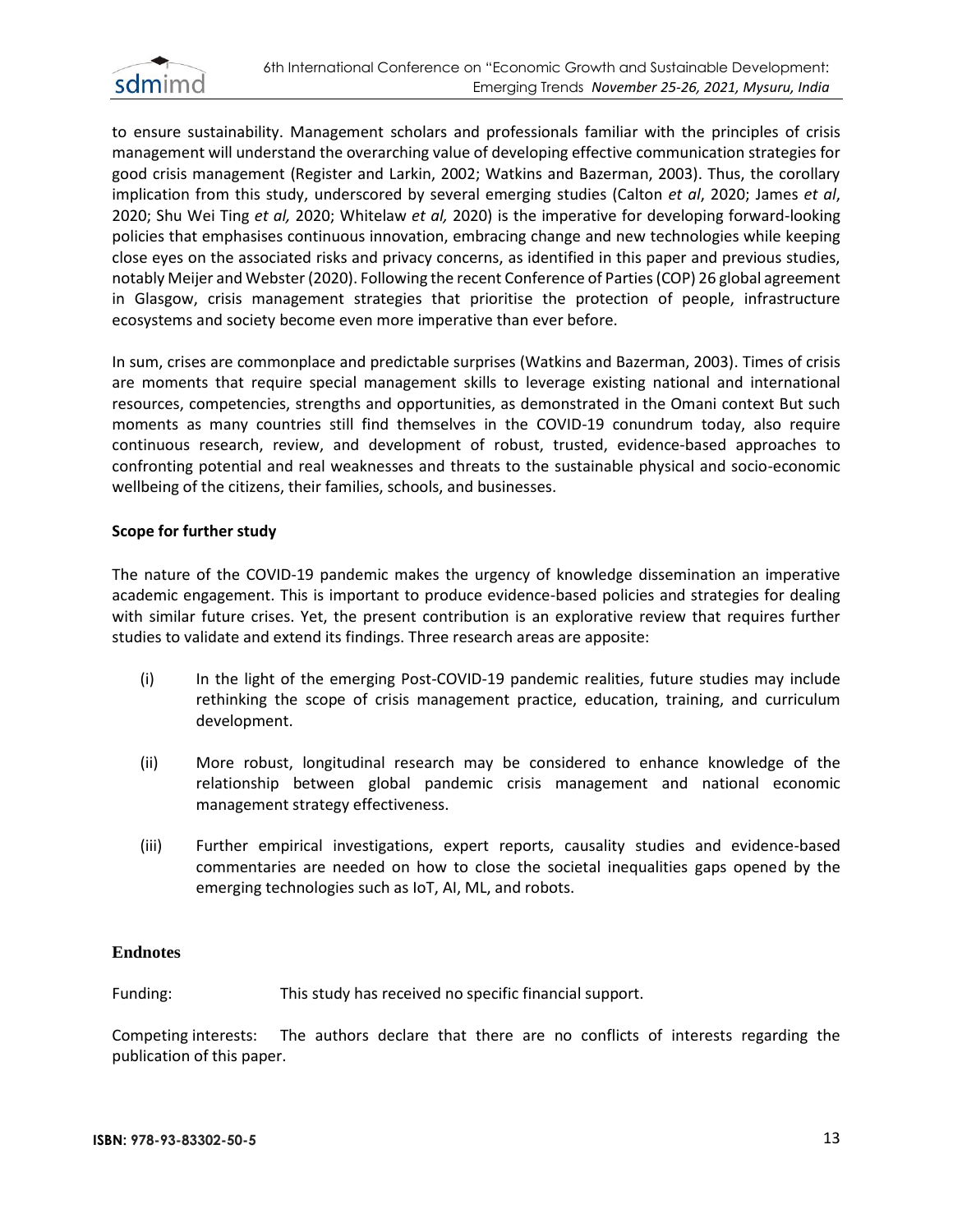

# **References**

Ajayi, O. (2009). *Contemporary management issues and challenges.* Anol Publications

Al Yousef, Q. B. M. (2021). Interview in *Oman Economic Review (OER)* October 2021, pp. 20-25.

Bernanke, B. S. (2015). *The courage to act: A memoir of a crisis and its aftermath.* W.W. Norton & Company.

Calton, B., Abedini, N., and M. Frantkin (2020). Telemedicine in the time of coronavirus. *Journal of Pain and Symptom Management, 60(10),* e12-e14.

Creswell, J. W (2003) *Research design: Qualitative, quantitative, and mixed methods approaches.* 2nd Ed. Sage Publications.

Drucker, P. (2004). *Managing in turbulent times*. Elsevier.

Harari, Y. (2020). Yuval Noah Harari: The world after coronavirus. *Financial Times.* 20 March 2020. [https://www.ft.com/content/19d90308-6858-11ea-a3c9-1fe6fedcca75](https://www.ft.com/content/19d90308-6858-11ea-a3c9-1fe6fedcca75%20%5b18) [18 November 2021

Hindle, T. (2008). *Guide to management ideas and gurus*. The Economist.

James, P., Das, R., Jalosinska, A. and L. Smith (2020). Smart cities and a data-driven response to COVID-19. *Dialogues in Human Geography*, Vol.10, No.2, pp.255–259. URL: <https://journals.sagepub.com/doi/pdf/10.1177/2043820620934211> [18 November 2021]

Kharbanda, O. P., and E. A. Stallworthy (1985). *Corporate failure: Prediction, panacea, and prevention*. McGraw-Hill Book Company Limited.

Kothari, C. R., and G. Garg (2014) *Research methodology: Methods and techniques*. 3<sup>rd</sup> Ed. New Age International Publishers.

Layne, C. (2020, November/December). Coming storms: The return of great-power war. *Foreign Affairs,* 42-48.

Mazzucato, M. (2020, November/December). Capitalism after the pandemic: Getting the recovery right. *Foreign Affairs,* 50-61

Meijer, A., and C. W. R Webster (2020). The COVID-19-crisis and the information polity: An overview of responses and discussions in twenty-one countries from six countries, *Information Polity, 25(3),* 243-274. [https://www.stir.ac.uk/research/hub/publication/1656637 \[](https://www.stir.ac.uk/research/hub/publication/1656637%20%5b20)19 November 2021]

Ministry of Commerce, Industry, and Investment Promotion (MoCIIP) (2019). *Manufacturing for wellbeing: The Sultanate of Oman's Manufacturing Strategy 2020*. MoCIIP.

Needle, D. (2004). *Business in context: An introduction to business and its environment*. 4<sup>th</sup> ed. Thomson.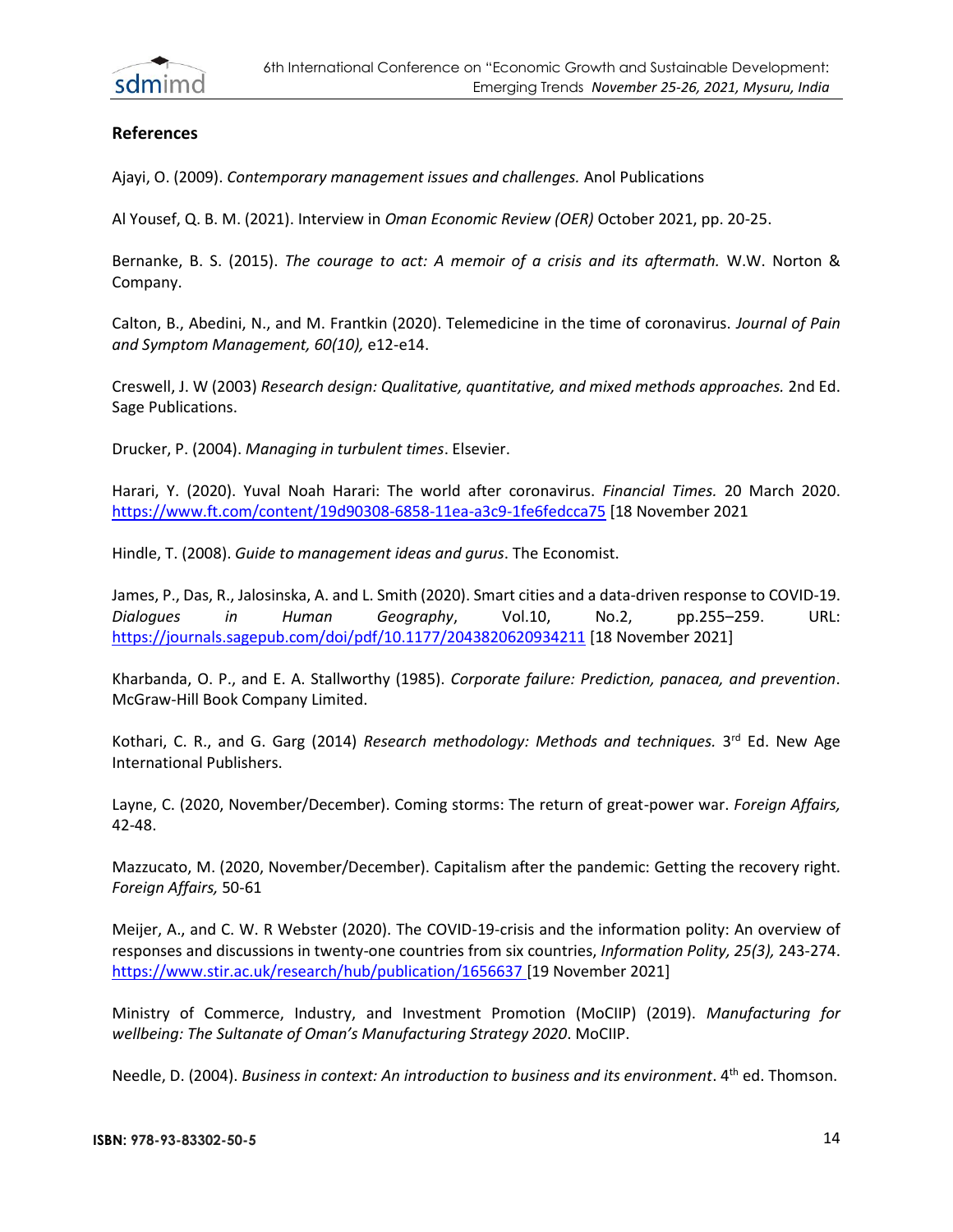

Oppenheimer, M. (2020, November/December). As the world burns: Climate change's dangerous next phase. *Foreign Affairs,* 34 – 40.

Register, M., and J. Larkin (2002). *Risk issues and crisis management: A casebook of best practice.* Kogan page.

Rose, G. (2020, November/December). "What are we missing?". *Foreign Affairs.*, p. 8.

Schaake, M. (2020, November/December). The lawless real: Countering the real cyberthreat. *Foreign Affairs,* 27-33.

Scharre, P. (2019, May/June). Killer apps: The real dangers of an AI arms race. *Foreign Affairs,* 135-144.

Scoblic, J. P., and P. E. Tetlock (2020, November/December). A better crystal ball: The right way to think about the future. *Foreign Affairs,* 10-18.

Shu Wei Ting, D., Carin, L., Dzau, V. and T. Wong (2020) Digital technology and COVID-19. *Nature Medicine*, 26, 459–461. URL[: https://www.nature.com/articles/s41591-020-0824-5](https://www.nature.com/articles/s41591-020-0824-5%20%5b18) [18 November 2021].

Smith, B., and C. A. Browne (2019). *Tools and weapons: The promise and the peril of the digital age.* Hodder & Stoughton.

*The New Encyclopaedia Britannica* (1974). Helen Hemingway Benton Publisher.

Watkins, M. D., and M. H. Bazerman (2003, March). Predictable surprises: The disasters you should have seen coming. *Harvard Business Review*.

Watson, R. (2012). *50 ideas: You really need to know the future*. Queens edition Limited.

Weber, E. U. (2020, November/December). Heads in the Sand: Why we fail to foresee and contain catastrophe. *Foreign Affairs,* 20-26.

Whitelaw, S., Mamas, M., Topol, E. and H. Van Spall (2020) Applications of digital technology in COVID-19 pandemic planning and response. *The Lancet Digital Health*, Vol.2, No.8, pp435-440. <https://www.sciencedirect.com/science/article/pii/S2589750020301424>[18 November 2021]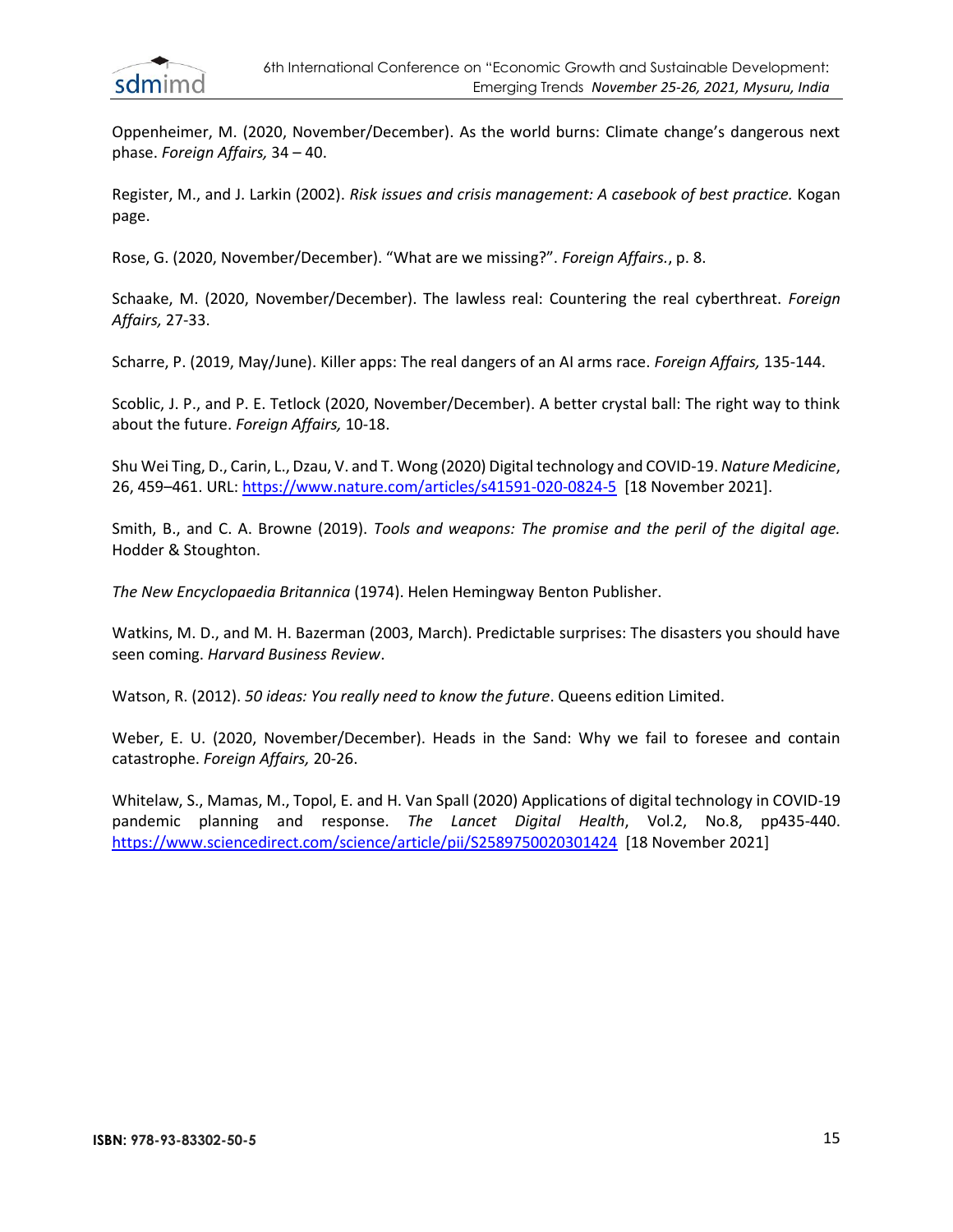

# **Appendix 1: Selected measures taken to aid post-COVID-19 economic recovery in the Sultanate of Oman**

| S/N            | Initiative                                                                                                                                                                                                                                                                                                                                                                                                                                                                                                                                                    | Impact                                                                                                                                                                                                                                                |
|----------------|---------------------------------------------------------------------------------------------------------------------------------------------------------------------------------------------------------------------------------------------------------------------------------------------------------------------------------------------------------------------------------------------------------------------------------------------------------------------------------------------------------------------------------------------------------------|-------------------------------------------------------------------------------------------------------------------------------------------------------------------------------------------------------------------------------------------------------|
| $\mathbf{1}$   | "Visit Oman" - Oman's digital travel booking gateway aimed<br>at communicating with global tourism supply globally and to<br>increase post-COVID-19 inbound tourism                                                                                                                                                                                                                                                                                                                                                                                           | With the skies beginning to open,<br>there are huge prospects for<br>enhancing revenue generation and<br>sustainable economic and social<br>development.                                                                                              |
| $\overline{2}$ | "Invest Easy" Investment Promotion initiative - Investors can<br>obtain approval for more than 1,500 different economic<br>activities issued in one single document that includes all<br>licenses and approvals from ten leading Omani authorities.<br>"Invest in Oman" portal - listing of potential investment<br>opportunities (e.g., Oman is home to food, metal, fragrance,<br>cable, battery and marble brands) for international investors<br>from public and private sectors.<br>-Development of world-class industrial estates, free zones,<br>ports | The number of industrial licenses<br>approved by MoCIIP has increased<br>from 9,161 in 2019 (pre-COVID-19)<br>to 12,176 in 2020, that is a 33%<br>increase.                                                                                           |
| 3              | Various sectorial strategy blueprints - examples: Oman's<br>Logistics Strategy 2040, Oman's Education Strategy 2040,<br>Oman's Manufacturing Strategy 2040                                                                                                                                                                                                                                                                                                                                                                                                    | Prospects for enhancing the<br>economic diversification and<br>strengthening of the priority<br>sectors, logistics, manufacturing,<br>education, etc.                                                                                                 |
| 4              | Economic Stimulus Plan (ESP) and Job Security Fund (JSP)                                                                                                                                                                                                                                                                                                                                                                                                                                                                                                      | Offering interest-free emergency<br>loans, tax and fee reductions, and<br>waivers, flexibility to pay taxes in<br>instalments                                                                                                                         |
| 5              | Central Bank of Oman's initiative                                                                                                                                                                                                                                                                                                                                                                                                                                                                                                                             | Providing lower interest rates and<br>liquidity injections, deferred loan<br>payments, and relaxed<br>requirements on capital buffers and<br>liquidity ratios, thereby stabilizing<br>the critical sector that is the banking<br>and financial system |